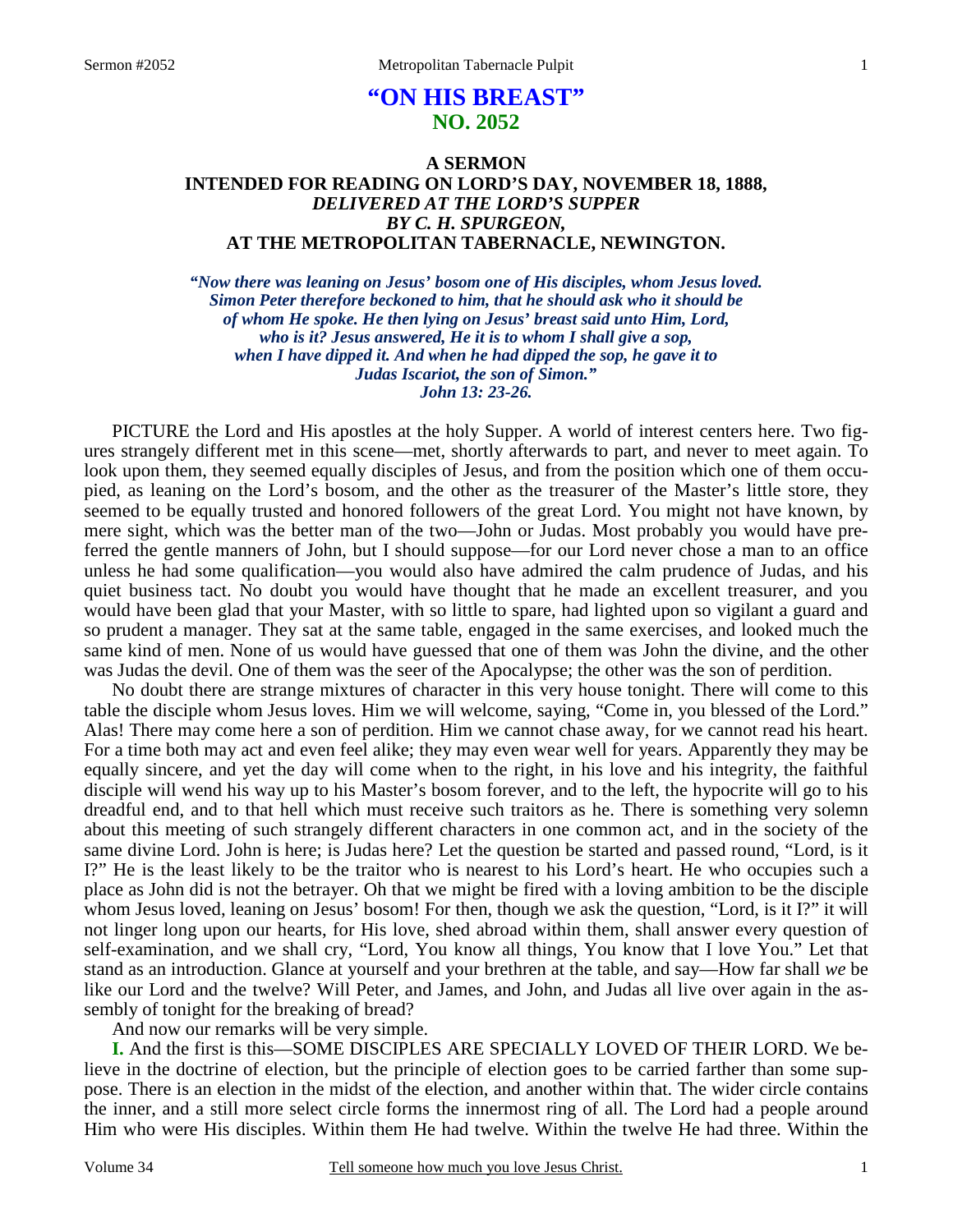three He had one disciple whom He loved. And I suppose that what took place around His blessed person on earth takes place on a larger scale around His adorable person which is the center of His church both militant and triumphant. Probably our Lord's attachment to John was partly a human one, and so far as it was human, though we have known Christ after the flesh, yet now after the flesh we know Him no more. Any merely human affection which our Lord Jesus bore for John may have passed away. There may, also, have been such affection in Jesus toward John as there would be in any eminent Christian towards another Christly believer—in anyone whom the Lord made to be a leader of His church, towards such and such a member of that church in whom He could see most of the lovely characteristics of Himself. I cannot but think that it was so. But it strikes me that our Lord Jesus loved John in some measure more than the rest, in the entirety of His character, as Jesus Christ, the Son of God as well as the Son of man. We know that He loved all His disciples, for when my brother read the chapter just now, how like music did those words sound, "Having loved His own which were in the world, He loved them unto the end"! He loved not some of His own, but all of them. He loved all His own then, and He loves all His own now. There is infinite love in the heart of Jesus towards all His people, and if there are any degrees in that love, yet the lowest degree is inconceivably great. The very least member of the divine family may say, "He loved me, and gave Himself for me." He loves us beyond all human expression, beyond all human conception. The great heart of the eternal Father, the great heart of the eternal Son, the great heart of the ever-blessed Spirit, the great heart of the Trinity in unity, beats with love, with love to all the elect, to all the redeemed, to all the called, to all the sanctified people of God. We are quite sure of this. Yet that love has this difference about it, that it is more enjoyed by some on earth than by others.

It is clear, as a matter of fact, that the divine love is manifested to some more clearly than to others. My beloved brethren, you must know this to be the case, for there are those among us who walk with God, who enjoy the light of Jehovah's countenance, at all times, who, if depressed, have the art of rolling their burden upon the Lord, and soon are delivered from it. You know them, they are the brethren who feel like singing all the while, for Jesus is their friend, and they rejoice in Him. There was one in the Old Testament who was called "a man greatly beloved," and there are Daniels on earth even now. Christ has among women still His Marys, whom He loves. He loved Martha, too, but still there was a special place for Mary. Jesus has still His Johns, whom He peculiarly loves. He loves Peter and Nicodemus, and Nathanael, and all of them, but still, there are some who know His love more than others, live in it more than others, drink of it more than others, reflect it more than others, and become more conformed to it, and saturated with it, and perfumed with it, than others are. There are first as well as last. All may be of Israel, but all the tribes are not Judah, and in Judah all the men are not Davids. Who shall deny that there are degrees in grace? Have we not among us babes, and young men, and fathers? Have we not first the blade, then the ear, and then the full corn in the ear? It is so, and though I will not argue for degrees in glory, and, indeed, deprecate the spirit in which the doctrine of degrees in glory is often set forth, yet we are sure, for we see it with our eyes, that there are degrees of grace, and especially degrees in the enjoyment of the love of Jesus. Among those who do really love their Lord, and are really loved by Him, one star differs from another in the glory of that love.

Why was John made "that disciple whom Jesus loved"? Certainly it was not because he was naturally higher in rank than the others, for he was a fisherman, like the most of them, and James was certainly equal in birth, for he was his brother. Our blessed Lord did not love John because of any excess of talent, for albeit that John's Apocalypse and his Gospel are, in some respects, the highest parts of revealed Scripture, being both the simplest and the most mysterious portions of Holy Writ; yet we should not say that John betrayed evidence of so great a mind in itself, naturally, or by education, as Paul had. He had as much talent as His Lord gave him, but there was nothing about him so special that he should for that cause have been loved, and to dismiss the thought with a word, Jesus never loves men on account of talent, and we should be unwise if we ourselves did so. These things are external to the man. Our Lord loved John, especially, for a better reason than that.

Why did our blessed Lord love John better than others? I can only reply that He exercises a sovereignty of choice, and it is not for us to ask the why and wherefore of the movements of the sacred heart. Surely, nothing should be left as free as the love of the Son of God. Let Him love whom He wills; He has an unquestionable right to do so.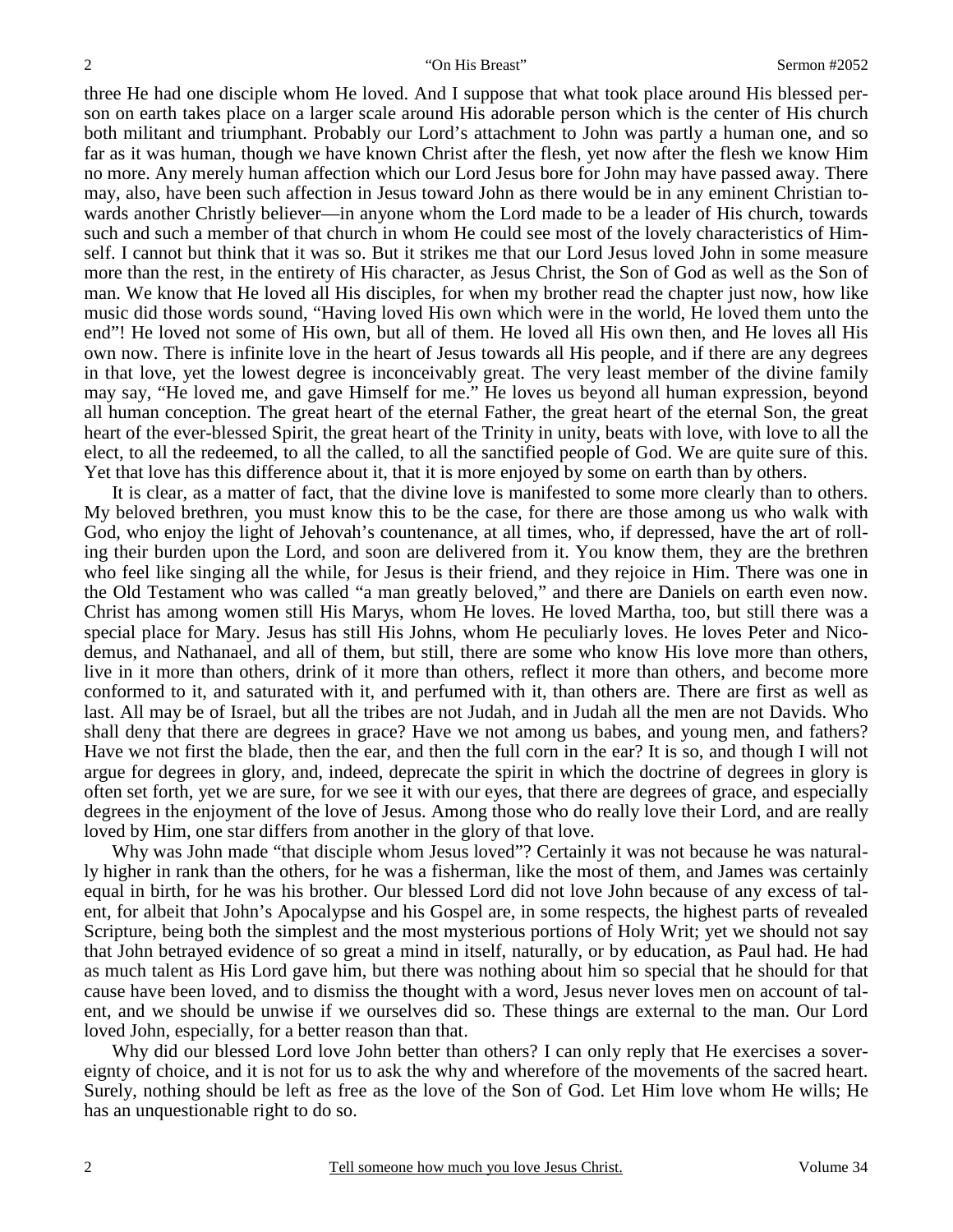But if we venture reverently to look into the familiar love of Jesus, we shall not fail to see that there was about John, through grace, a most loving spirit. Men love those that are like them, and Jesus, as man, loved John because the processes of grace had developed in John the image of Jesus. John, like his Lord, had much love. He may have lacked some qualities in which Peter, and James, and others excelled, but he towered above them all in love. He was full of tenderness, and therefore his Master at once selected him to be His choicest companion and His dearest friend. You know the way, then, to the heart of Christ. Let your own heart be full of love, and you will know His love. He loves you, you know, altogether apart from anything that is in you, of His own rich and sovereign grace, but for the special manifestation of that love, for your personal enjoyment of it, to fit you for such enjoyment, you must have much love to Him. You greatly need, not a great head, but a great heart. You must have, not more knowledge, but more affection; not a higher rank in society, but a higher rank in the power to love Jesus and to love your fellow men. Less of self, and more of Jesus, and then you shall enjoy more of His love. This being the case, that John had this loving spirit, and our Lord Jesus Christ loved him more than others, it led on to the fact that John was the recipient of confidences from Christ which others had not. I will show you that farther on, but certainly it seems to me that John was made by Jesus His executor, and He left him in His will all His earthly possessions. You will say to me, "And pray what possessions had the Master?" Well, He had one possession of which He was very fond, and He could not die until He had disposed by His last will and testament of that one earthly possession. It was His mother. He loved her, and must care for her, and there passed a little word, a kind of sign, between Him and John at the last moment. Do not think that John would have understood what Jesus meant when He said, "Woman, behold your son," and, "Son, behold your mother!" if there had not been a quiet talk about that matter some time before. But Jesus, I doubt not, had told John that the only earthly care He had, as man, was that while He was away slumbering in the grave He would have his mother cared for still, and so He left her in John's charge. If you love Jesus Christ very much, He will leave something in your charge, depend upon that, and the more you love Him, the more will He trust you with some loving commission which He would not trust with anybody else. I have known Him leave a dear child of His, some dear old saint, for a favored believer to look after, whom he never would have had to look after if Jesus had not said, "I love this dear old saint, and I shall commit him—I shall commit her—to the custody of such a one, because he loves Me, and he will take care of this poor one for My sake." Some of you have nobody to care for. Little know you of Christ's trustfulness towards you; He has not trusted you with anything. Do you not grieve to think that you lack this token of His special love? As sure as ever there is any intimate love between Jesus and any soul, He trusts that soul with something to be done, to be endured, to be guarded, to be mourned over, or in some way to become a sacred trust. Thus love has occupation, proof, and expression, and this she ever longs for. I know my Master loves me, and I rejoice in His love, and sometimes, when I think of this great church and the College, and the Orphanage, and the many cares the whole service brings into my heart, I have said, "Have I begotten all this multitude, that I should carry all of them in my bosom, and bear their griefs, and be troubled with their troubles?" and the answer has always seemed to come to me, "You love Me, and I trust you to look after these souls, to help them, and care for them, for My sake." It is so with you that have classes to look after, or families to care for; attend to them, for Jesus' sake. If it is only one little one, hear Jesus say, "Take this child and nurse it for Me, and I will give you your wages." You have a charge, each one, and if you have none, I should be afraid you may be Judas, for I cannot think you are John. Had there been the love between you and the Lord which existed between John and Jesus, Jesus would have whispered into your ear about somebody of whom He would say, "Care for him, care for him for My sake," and you would have answered, "Lord, that I will; the more You give to me to do for You, the more happy will I be, because I love You, and because this trust proves that You do love me."

There is the first head; we perceive Jesus loves some of His disciples more than others.

**II.** Now, secondly, we note that THE BELOVED ONES COUNT THIS TO BE THEIR GREATEST HONOR. This is evidently in the text, for John, who wrote these words, called himself "one of His disciples, whom Jesus loved," and I think three times besides he speaks of himself as "that disciple whom Jesus loved." He took his name from his Lord's love, which he evidently counted to be his greatest honor. This was John's most notable title. As a servant of the Queen, having distinguished himself in the service of Her Majesty, becomes the lord of such and such a town, and he takes the name of the place as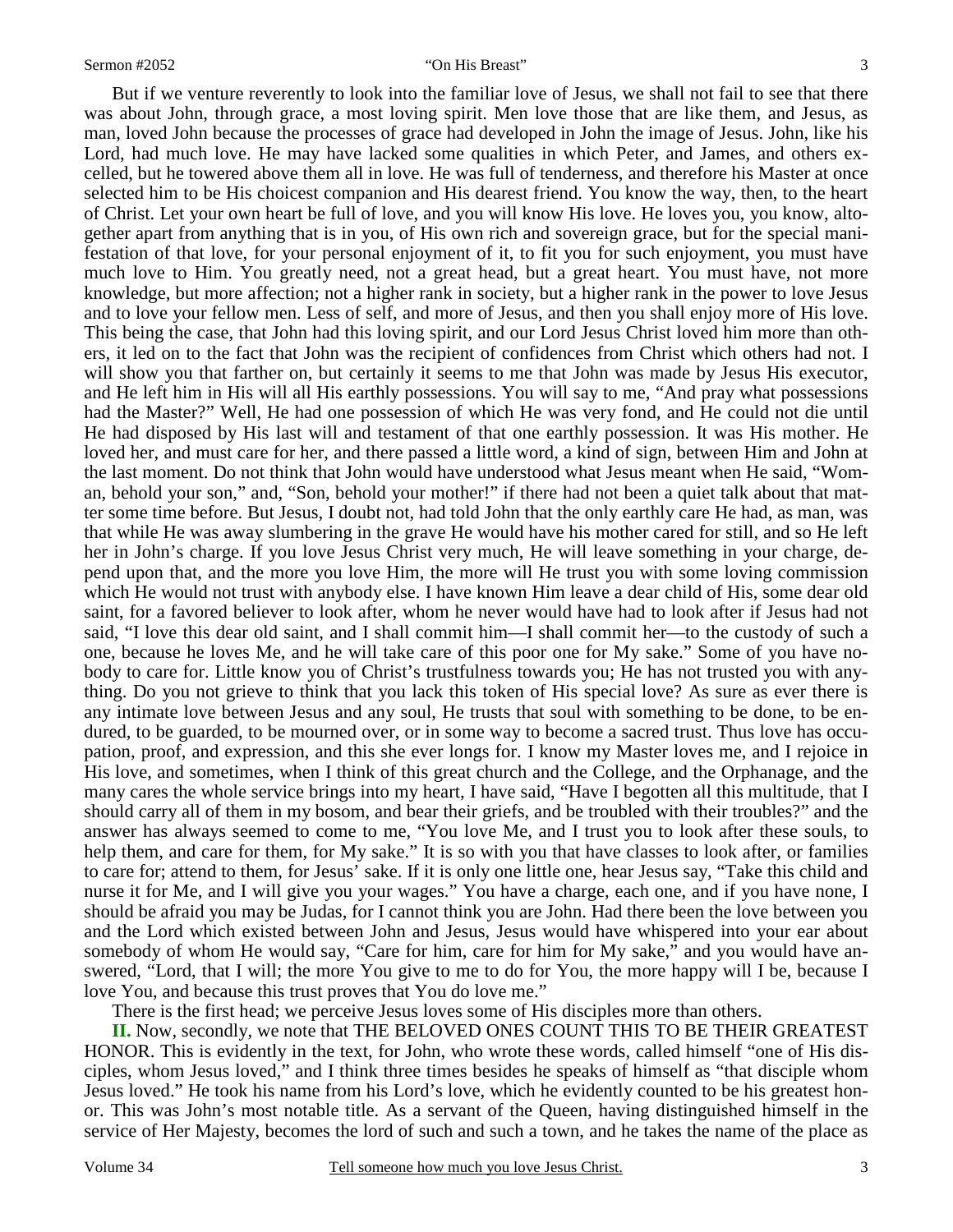a name of honor, so John drops his own birth-given name, as it were, and takes this title instead of it— "that disciple whom Jesus loves." He wears it as a Knight of the Garter, or of the Golden Fleece, wears the mark of his Sovereign's esteem. He took it for his honor, and yet, beloved, there was not a grain of boasting in it, nor even an approach to glorying in the flesh. A sense of love makes us happy, but not haughty. How can I proudly boast that Jesus loves me? If you are loved of Him, you will feel that you so little merit it—indeed, that you so altogether demerit it—that you will be amazed to think that He loves you, and it will never enter into your head that His love is your due. You will take the title of love, but you will give the honor back to Jesus, and often you will say—

### *"And when I shall die, 'Receive me,' I'll cry, For Jesus has loved me, I cannot tell why."*

You will not be able to tell why the Lord loves you so specially. This will be the wonder of eternity. But there will be no pride in the experience of being dear to the Lord, nor anything to excite self-laudation. You will feel that it would be a wicked thing to deny His matchless love, but yet you will not carnally triumph over others because of it. There would be pride in the affectation of a modesty which would doubt the love of Jesus, but there is no pride in the reception of that love, since you yourself are so evidently, so conspicuously undeserving, that no one will dream that Jesus could have loved you because there was anything good in you.

Now, had John been proud he would have altered the title thus. He would have said, "That disciple who loved Jesus." This would have been true, though not modest. There was, as far as his heart was capable of it, a reciprocity of love between John and Jesus. If Jesus loved him, he loved Jesus, but John never called himself "That disciple who loved Jesus." No, for he felt as if his own love was altogether unworthy of mention in the presence of the love of Jesus.

Then notice also, as if to show us that there was no pride in taking the title, that he does not say, "John was the disciple whom Jesus loved." We gather from other facts that it was John. All the traditions and beliefs of the early church went to testify that it was John. We have not, any of us, any doubt about the fact that it was John. It has, as it were, leaked out, but John nowhere says that he was the man. All that he has said is, "That disciple whom Jesus loved," and thus he makes the love more conspicuous than the person who received it. We know that it must have been John, for many reasons, but still he does not say so. He hides John behind the love of Jesus, which proves that John gloried in the love of Christ, but did not boast of it egotistically. Bengel tells us, that John's name means "the love of Jehovah." If you look at Cruden's translation, in the list of the meanings of names in the Concordance, he puts it "the grace of God," the grace of Jehovah. Bengel reads it "the love of the Lord," so John just altered the name a little, and paraphrased it when he wrote, "whom Jesus loved." It would go into shorter compass if he put it in the Hebrew, and would need but little alteration. Sometimes when men succeed to estates, it is a condition that they shall change their names; in this case the name was very little altered from "the loved one of God" into the "loved one of Jesus Christ," and there is no alteration (is there?) in the real meaning of it. When he said, "That disciple whom Jesus loved," it was John "written large." That is all. It was John a little altered under the New Testament dispensation, the old name sweetened and perfumed by bringing it near to the sweeter name of Jesus Christ his Lord. So precious has its nearness to Jesus made it, that perhaps next to the name of Jesus no name is sweeter than that of John. As Ivan, or Evan, it has a most evangelical, gospel sound. It is common in many forms throughout Christendom, and many of the noblest disciples have worn it, from John Chrysostom to John Calvin, and from John Bunyan to John Wesley, and John Newton. In any case the honor of being loved by Jesus is greater than the name John, and happy are they who can claim it!

There are some, then, whom Jesus loves more than others, and these men always count that love to be their highest honor.

**III.** A step farther. A third remark—that THIS SPECIAL LOVE BRINGS SUCH MEN SPECIAL PRIVILEGES. It brought to John the first privilege of *being very near to Jesus, his Lord*. At that supper he was nearest to the place which Jesus occupied. You know they lay along at the supper somewhat in this fashion—leaning upon the left arm, so as to have the right with which to help themselves to each dish. Now John lay here, and Jesus Christ lay just there; so that, when John turned a little backward there was the bosom of Jesus for him to put his head upon, and I suppose that when John asked the question, "Lord, who is it?" he turned his head over, and said into his very ear, "Lord, who is it?" Nobody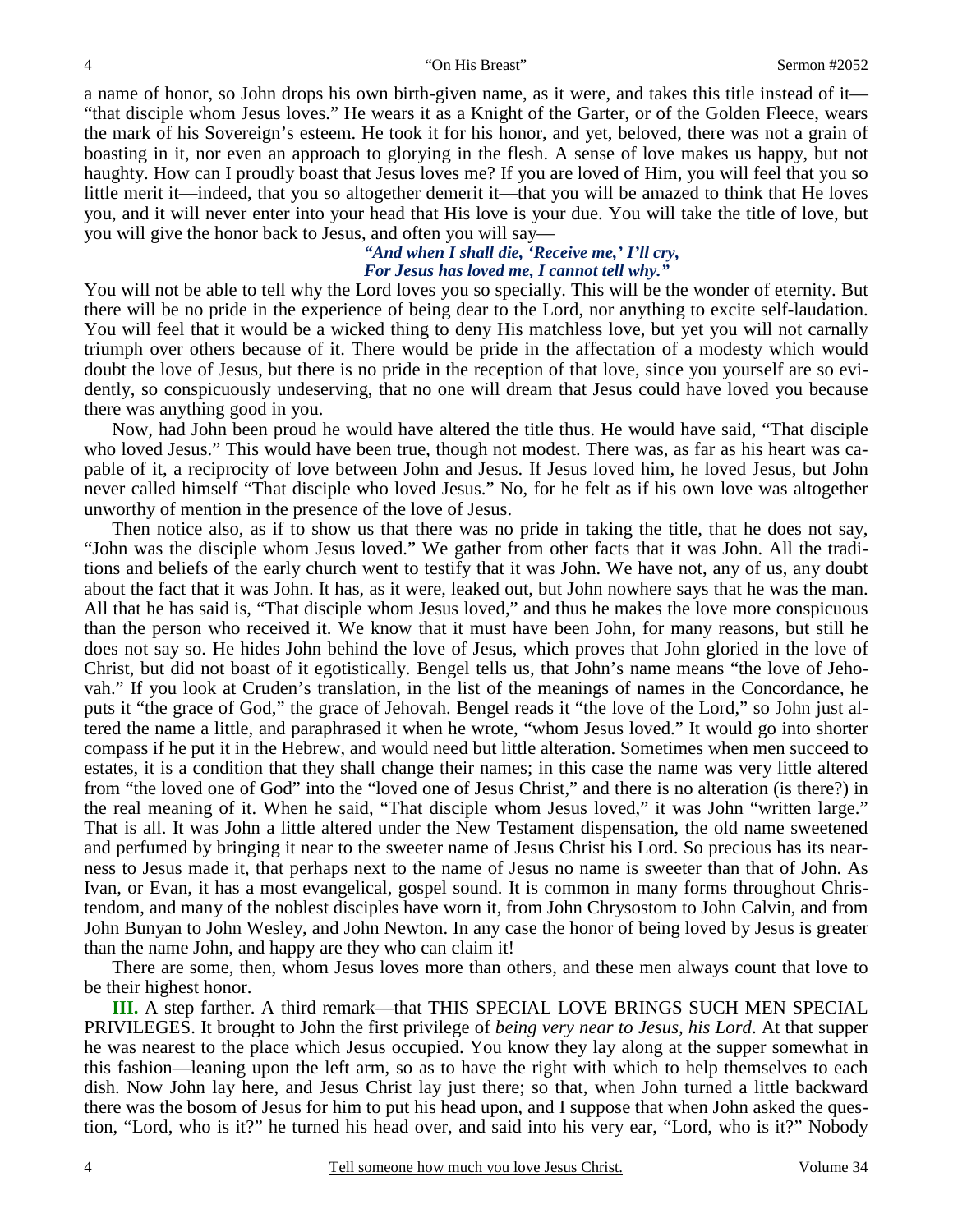#### Sermon #2052 "On His Breast"

heard what he said. It was just whispered into the ear of his Lord when his head was in that sacred bosom, and the answer was not heard by anybody except John. But his position of being nearest was brought about by his being best loved. He was nearest in fellowship because dearest in love. Now, beloved, if you are best loved by Christ, you live nearest to Him. I am sure of it. If you love Him best, and He loves you best, you will be more in prayer than others; you will spend more time alone with Jesus than other Christians do. You will abound in petition and praise. You will read His Word with greater diligence; you will drink it in with greater delight. You will live for Him, too, with greater consecration. Your whole time will be spent in His company. When you are at your work in the house, or the field, or the shop, you will still be with Him. If you are better loved than others, your daily song will be—

> *"The day is dark, the night is long, Unblest with thoughts of You, And dull to me the sweetest song, Unless its theme be You."*

"He feeds among the lilies," and keeps near the pure in heart. Our Well-beloved's delights are with those who delight in Him. You will be close to Jesus if you are dear to Him. The two things go together. If you are living far away in the cold regions of broken fellowship, then I am sure you have but very little conscious enjoyment of the love of Jesus Christ your Lord. The dearest must be the nearest. That is the first privilege.

The second was the privilege of *using and receiving tokens of endearment*. He leaned his head on Jesus' bosom, looking up into His face, and Jesus looked down on him. There was mutual endearment, for Jesus loved Him, and he loved Jesus, and that night, when the blessed Master was in trouble, He wanted His friend with Him, and felt a need for John, though he could not help Him much. Jesus felt a need of John's society and sympathy, and it made Christ's bosom all the easier to have John's beloved head on it. As for John, it must have been a heaven below to be thus in the bosom of his Lord. He mentions it three times, you see; twice in this passage, and once in the last chapter of his gospel, where there was no necessity for mentioning it. He had such a recollection of his head having once been laid on his Lord's breast that he must put it in when he is speaking about Peter and himself. He says, "The disciple which also leaned on His breast at supper, and said, Lord, which is he that betrays You?" He must necessarily repeat the charming fact, for it was such a delight to him. O beloved, we cannot now touch the bosom of Jesus after the flesh, for He is gone up on high, but there are still most sweet endearments of spirit between the Lord Jesus and His loving disciples. I must not tell abroad the secrets of love, for these things are for those that know them, and not for all comers. Choice passages between true hearts are not to be published in the street, lest they become the theme of ridicule. Pearls are not to be cast before swine. But believe me, at this moment we have, or at least we can have, such intimate enjoyment of the love of Jesus, that even if He were here, and we could lean our heads upon His bosom, the endearment could not be more certain, more sweet, or more ravishing to our delighted souls. In very truth we have fellowship with Jesus, and that fellowship is no dream or fancy. We speak no fiction, neither do we recount secondhand what others have experienced, but we speak of things which we have personally enjoyed, and we know that there is an intimate communion which is one of the private privileges of those whom Jesus loves much, for it has been our privilege. I hope very many of you know this choice blessing of living in the immediate enjoyment of your Savior's love. May you never lose it!

Then is there a third blessing, not only of nearness and endearment, but of *confidence towards the*  Lord, for it was a bold thing, surely, for John to lean his head on Christ's bosom. Our Lord did not say, "No, John; no. I am your Master, and your Lord. Do you do this to Me as if I were your equal?" No. The meaning of that blessed text, "Him that comes to Me I will in no wise cast out," runs in other directions besides that which we generally think of. If you come to Jesus in the most intense manner, He will not repulse you. If your head shall come into His bosom, He will not cast your head out. If you can get your very heart into His heart and come closer to Him than even John dared to do—if you carry that coming beyond all previous comings, yet Jesus neither will nor can resent the nearest approaches of anyone of His believing people. We lose a great deal of Christ's loving fellowship because we are so formal and distant towards Him. We seem to think that He came among men to show them their distance from God, and not to be as a brother to them, to reveal God to them. Jesus seeks to reach our hearts, He stoops to our littleness; let us pluck up courage to draw near to Him. Well does our hymn put it—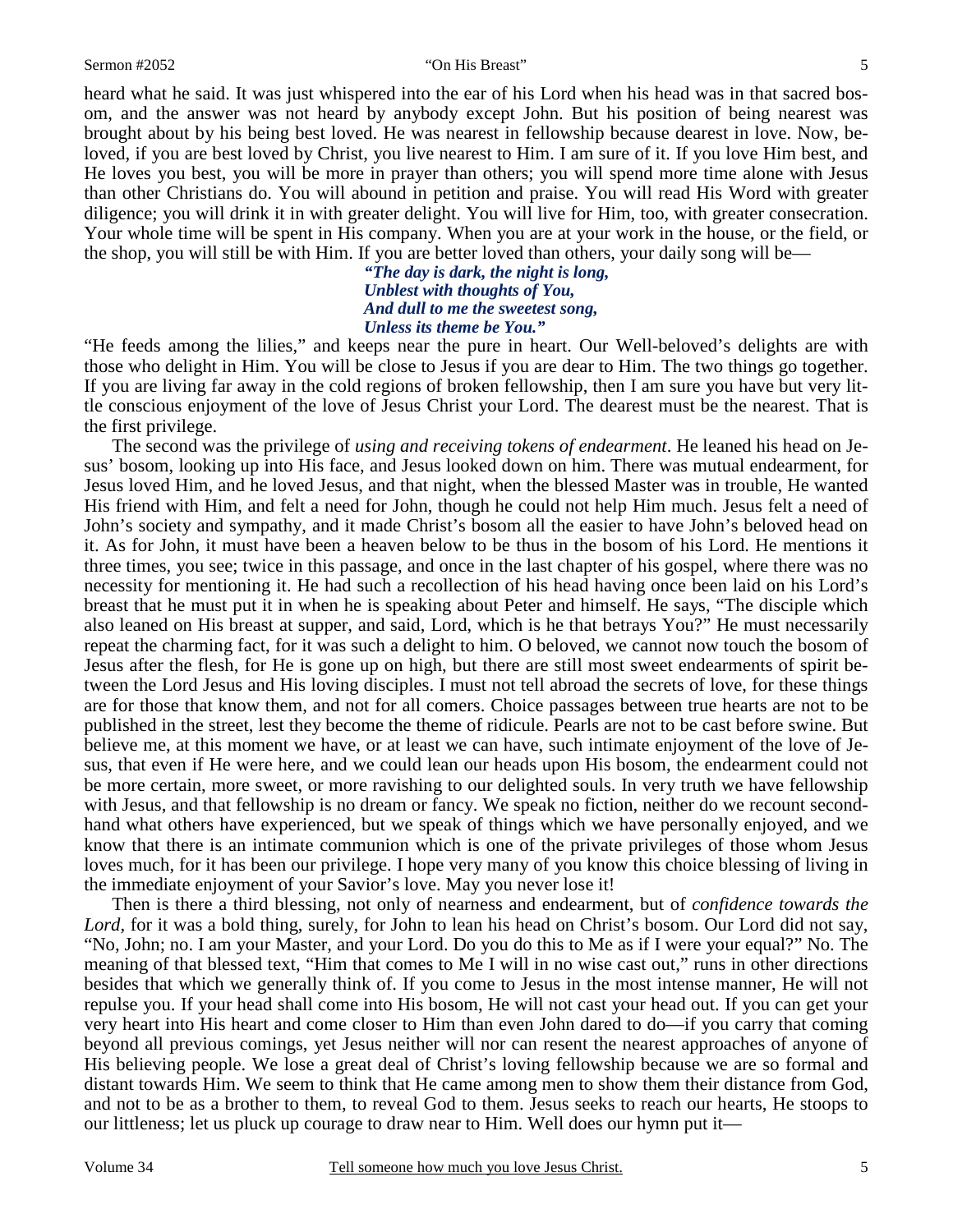### *"Let us be simple with Him, then, Not backward, stiff, or cold; As though our Bethlehem could be What Sinai was of old."*

Lean on him. Lean on the bosom of the Christ of God, who loves us, and has given Himself for us. Make a confidant as well as a confidence of your Lord. Put all the weight of your care, all the weight of your whole self and all that concerns you upon Him, and then recline with delight upon His bosom. There was a gracious confidence given to John, which he rightly used towards his Lord.

 Surely there was *a great liberty* given to him. Some would have said he took a liberty in thus leaning where no head of king or emperor might aspire to rise. He was the most honored of all human beings, but surely he took great liberties. No, he did not, for the Lord Himself gave him access with boldness. Great love has privileges which make her boldest advances no intrusion. Love has the key of all the rooms of the Father's house. Love has the range of Paradise. Love may read the very heart of God. Love may come where she wills, and go unchallenged. John said to our Savior, "Lord, who is it?" Jesus looked down at him and said, as if He did not want the others to know at all, "He it is to whom I shall give a sop." He had just to watch a little while. I do not know but it is not improbable, that Judas was next at the table—John here, then Jesus, and then Judas. Very likely Judas was pretty close to the Lord, for if a man has your purse you want him near you, so as to tell him what you wish to have done with the money. So, when Jesus just turned over and gave a sop to Judas, John knew the meaning of the act. Judas had had his conscience disturbed, I should think, by the utterance of the Savior, when He said, "He that eats bread with Me has lifted up his heel against Me," and by the question of each of the others, "Lord, is it I?" Judas himself asked that question for a time, but he grew calm again, and became reassured, and thought he should not be found out, until the Lord dipped a piece of meat, according to the Oriental custom, in the sauce of the dish, and passed it to him. Even then Judas possibly thought, "This is an act of great friendship. He evidently has the utmost confidence in me, and has not found me out." Little did he know that the sop was the token of the discovered traitor. Then Judas said, "Lord, is it I?" thinking he should get a pleasant answer, but Jesus answered that it was even he, and added, "What you do, do quickly." There that matter ended. But John was thus the recipient of friendly confidence on the part of Christ; he told to Jesus his heart, and Jesus told him His heart. He had liberty to go to Christ. Ah, brethren! Do you never feel in prayer as if you were tied up and could not pray? The best of saints will be bound about some things. People come and ask you to pray for this, and pray for that, but you cannot so pray unless you have liberty from the throne. If God gives the prayer of faith, you can pray it, but you cannot pray that prayer at your own will. He that can most often pray the prayer of faith, he that can see farthest into Christ's mysteries, he that can read the riddles of this divine Samson, is the man whose heart loves Jesus best, and whose head lies most in the bosom of his Lord. Be you sure of this, that if you love much, you shall know the secret of the Lord, for it is with them that fear Him, and He will show them His covenant.

Now a step farther, and a very little more, and we have done. This creates *special knowledge*. I merely give it as a head to help your memories, for I have already dwelt upon it as a matter of fact. The special privileges of love lead on to a special knowledge of Christ. I do not think that any other evangelist notices Christ's emotion at the supper in the matter of His spirit as John has done. He writes, "When Jesus had thus said, He was troubled in spirit," and so on. John was so close to the Lord, with his head on His breast that he could tell, by the heaving of His bosom, that he was troubled. The mind of God is not so revealed to any man now that he can set up to foretell the future like a prophet, but, mark you, the choice ones among the saints have intimations of the mind of God about many things. Those who live at court can often foresee the king's movements when others cannot. It is my firm conviction that favored believers have tokens, warnings, and hints from above. Did not the Lord say, "Shall I hide from Abraham that thing which I do?" Even the choicest spirits may not understand the Lord's meaning all at once, but if any man can read anything of the future, it is he that puts his head where all eyes grow clear, and all hearts become pure, even upon the breast of Jesus. Oh, to know Christ! The day will come when the saints of God who are great classics, mathematicians, or astronomers—and there have been godly men skilled in all the sciences—the day, I say, shall come when these will count all they know of science to be of little worth compared with the excellency of the knowledge of Christ Jesus their Lord.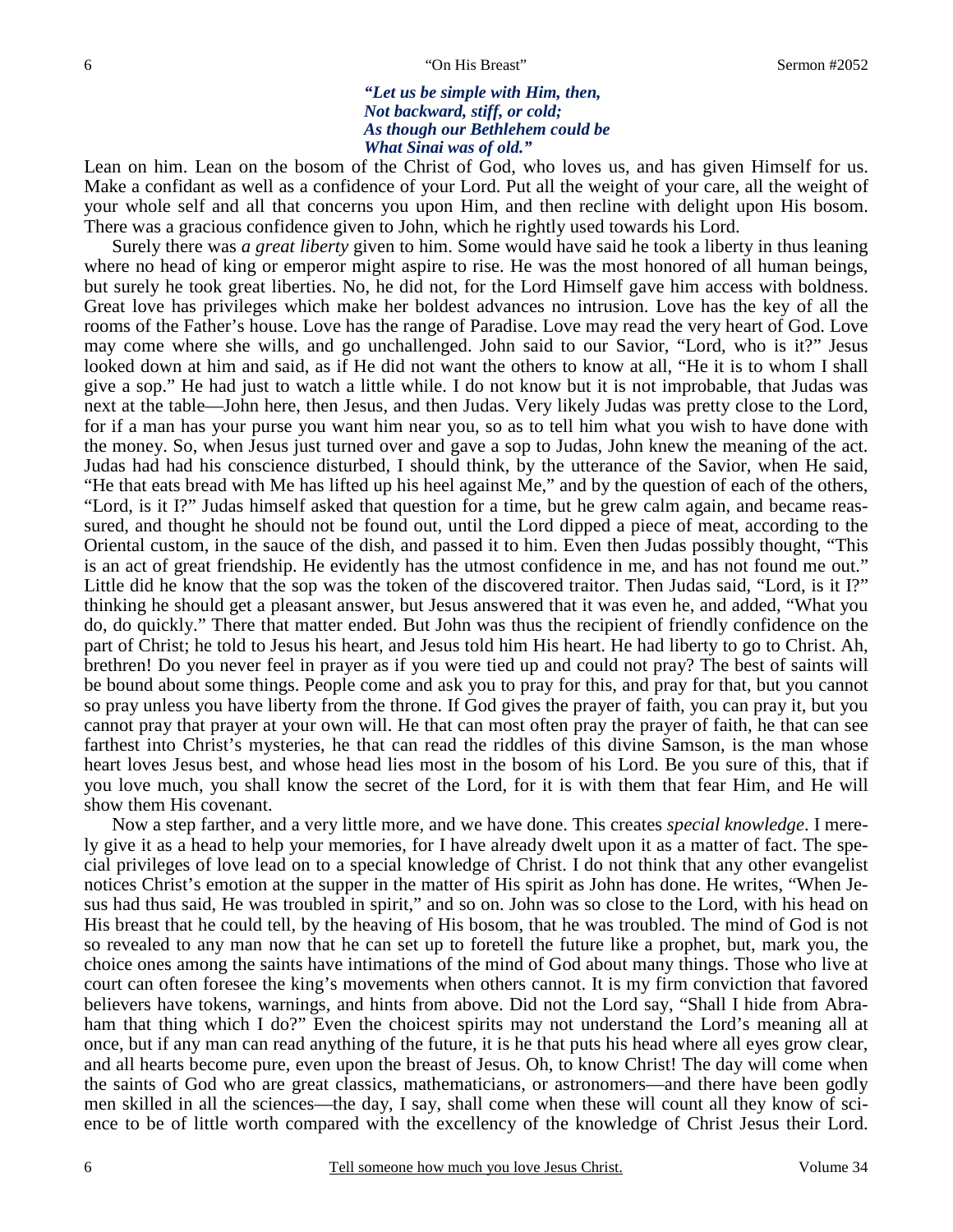#### Sermon #2052 "On His Breast"

Brethren, we value knowledge, culture, science, but when we put them at their highest market price, what are they as compared with the knowledge of Jesus? This is my one ambition—that I may know Him, and may comprehend with all saints what are the heights, and depths, and lengths, and breadths, and know the love of Christ which passes knowledge. If you love your Lord, you shall know of His doctrine. If you live near Him, you shall understand His feelings. If His secret is with you, you shall know what prophets and kings desired to know, and what angels desire to look into. The Lord bless you, and bring each one of you who are His people into this happy condition.

I have done, when I notice two things. The first is this—that *the favored position which John occupied did not screen him from the necessity of asking the question, "Lord, is it I?"* There really was no suspicion of him, nor any reason for such suspicion, but his heart was in a right state, and, therefore, he felt it necessary to say, "Lord, is it I?" as well as any of the rest. And I make this remark because the very persons who do not say, "Lord, is it I?" are those who ought to say it. If you are enjoying more of God's love tonight than ever you did in your life, yet do not profess to have climbed above the need of self-examination. When the question comes, "Are you really one of His?" do not chase it away, as if it were an impertinence? Entertain the inquiry till you can satisfy it with a sufficient answer. Some professors can afford to sneer at holy anxiety. May I never be of their number! I have heard them ridicule the question—

#### *"Do I love the Lord or no? Am I His, or am I not?"*

Now, I do not hesitate to say that every man who loves the Lord has had to ask that question, and has had to ask it all the more because the truth and fervency of his love have made him jealous of himself. He has such an overwhelming sense of what his love ought to be, and he has such a consciousness of shortcoming, that he is quite sure to say, "Do I love the Lord?" It is not your bold talker that is your true lover after all. There is a confidence which is fatal—

### *"He who never doubted of his state, He may—perhaps he may too late."*

If you say, "I am rich, and increased in goods, and have need of nothing," while you are naked, and poor, and miserable, it will be a sad deception, and the awakening out of it, will be sadder still.

But if you say, "Oh that I loved my Redeemer more! Oh that I served Him better! But I do love Him. My heart is His, and He does love me," then you have answered the question of, "Lord, is it I?" and you may go your way contented.

The other remark, with which I finish, is this; *that John's nearness to Christ did not authorize him to make answer to his fellow disciples, nor to judge any of them.* Time was when John might have sat in judgment over them. Did he not desire to sit upon a throne judging the twelve tribes of Israel with his brother James? But now that he has his head in his Lord's bosom, he is not anxious to judge, but far otherwise. His brethren keep asking, "Lord, is it I?" Peter makes signs to him. Fishermen have ways of their own of talking to one another. Peter seems to say, without the use of words, "Pray ask the Master." John does not presume to make a guess as to the traitor's name, but he softly says, "Lord, who is it?" He asked that question of his Lord, but he did not himself pitch upon Judas. No, he might, perhaps, have laid his suspicions upon someone else who would have been innocent. It was wise to refer the matter to the Lord. Some say that they live very near to Jesus. It is an evil sign when men speak of their own attainments. These are the people who, in the next breath, begin to condemn others. But this is not after the manner of the beloved John. Some professors affirm that they are going to have a particularly fine place in glory, all by themselves. I do not quite understand their theory, but I am sure I do not grudge any of my Master's servants any special honor they may desire. As far as I understand them, there is to be a separate place in the kingdom for them, and we poor, ordinary Christians are to be saved, but we must take a lower room. So let it be. We will rejoice in the promotion of our brethren. As for myself, if it should ever come to pass that I should have the privilege of living in some first avenue in heaven among the aristocracy of the skies, I think I should prefer another quarter. I have kept company on earth with such a poor lot of brethren, and I have learned to love them so well, that I would rather abide with them in their inferior heaven than rise with the cream of the cream into the upper places. I like to be with God's people of the poorer class, and of the more struggling and afflicted sort. I like to be with God's people who wrestle hard with sins, and doubts, and fears. If I get spoken to by my very superior breth